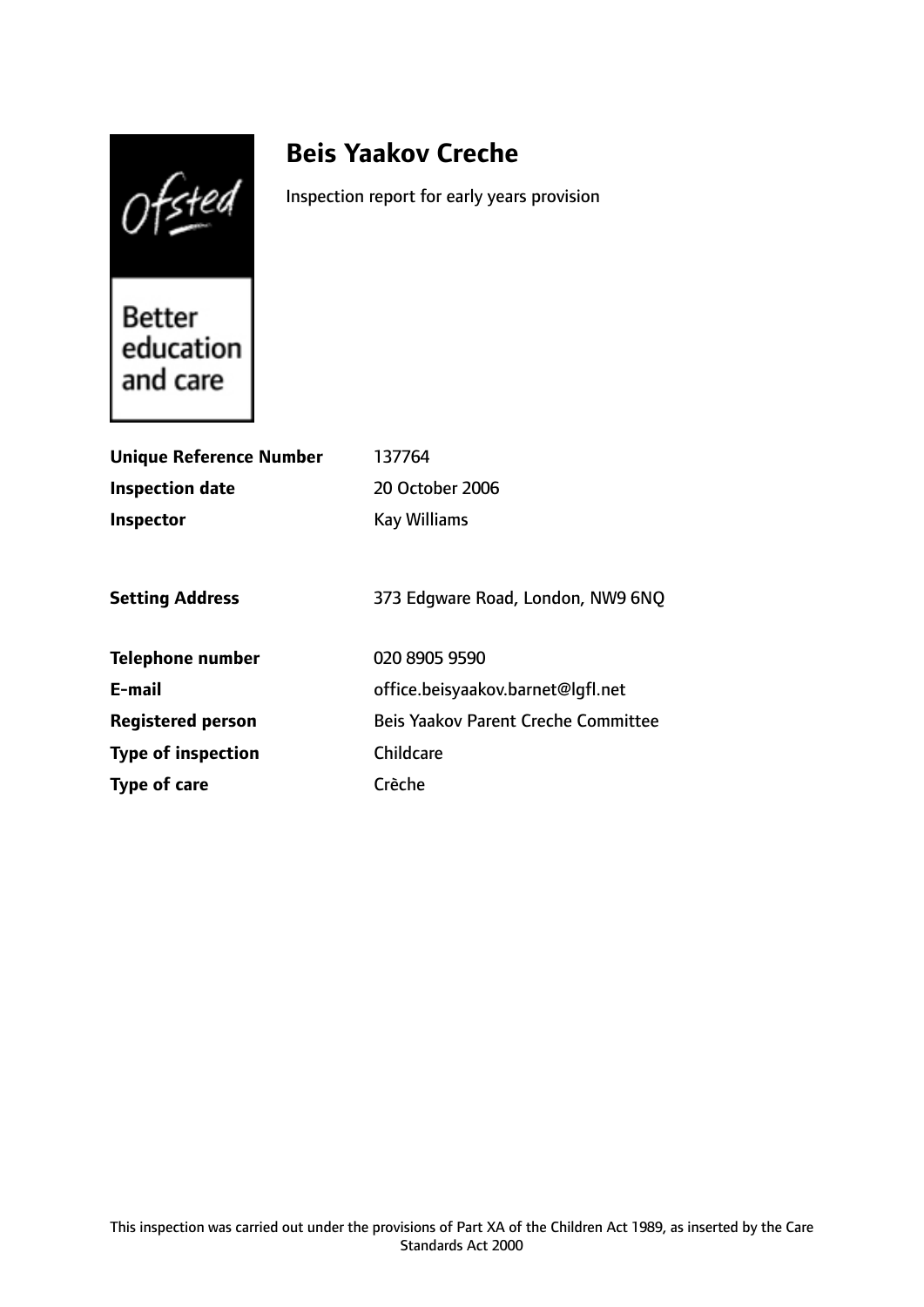# **ABOUT THIS INSPECTION**

The purpose of this inspection is to assure government, parents and the public of the quality of childcare and, if applicable, of nursery education. The inspection was carried out under Part XA Children Act 1989 asintroduced by the Care Standards Act 2000 and, where nursery education is provided, under Schedule 26 of the School Standards and Framework Act 1998.

This report details the main strengths and any areas for improvement identified during the inspection. The judgements included in the report are made in relation to the outcomes for children set out in the Children Act 2004; the National Standards for under 8s day care and childminding; and, where nursery education is provided, the *Curriculum guidance for the foundation stage.*

The report includes information on any complaints about the childcare provision which Ofsted has received since the last inspection or registration or 1 April 2004 whichever is the later.

## **The key inspection judgements and what they mean**

*Outstanding: this aspect of the provision is of exceptionally high quality Good: this aspect of the provision is strong Satisfactory: this aspect of the provision is sound Inadequate: this aspect of the provision is not good enough*

For more information about early years inspections, please see the booklet *Are you ready for your inspection?* which is available from Ofsted's website: *www.ofsted.gov.uk.*

## **THE QUALITY AND STANDARDS OF THE CARE**

On the basis of the evidence collected on this inspection:

The quality and standards of the care are satisfactory. The registered person meets the National Standards for under 8s day care and childminding.

## **WHAT SORT OF SETTING IS IT?**

Beis Yaakov Crèche was registered in 2000. It is managed by the Beis Yaakov Primary School Parent Committee. It operates from one room within the Beis Yaakov Primary School, which is situated in Colindale, within the London borough of Brent. A maximum of nine children may attend the crèche at any one time. The crèche is open each week day during school term time only. Sessions are from 08:00 to 16:15 Monday to Thursday and from 08:00 to 15:30 on Friday. All children share access to a secure enclosed outdoor play area.

There are currently 10 children under three years old on roll. Children attend a variety of sessions.

The crèche employs three members of staff. Of these, two staff, including the manager hold appropriate early years qualifications.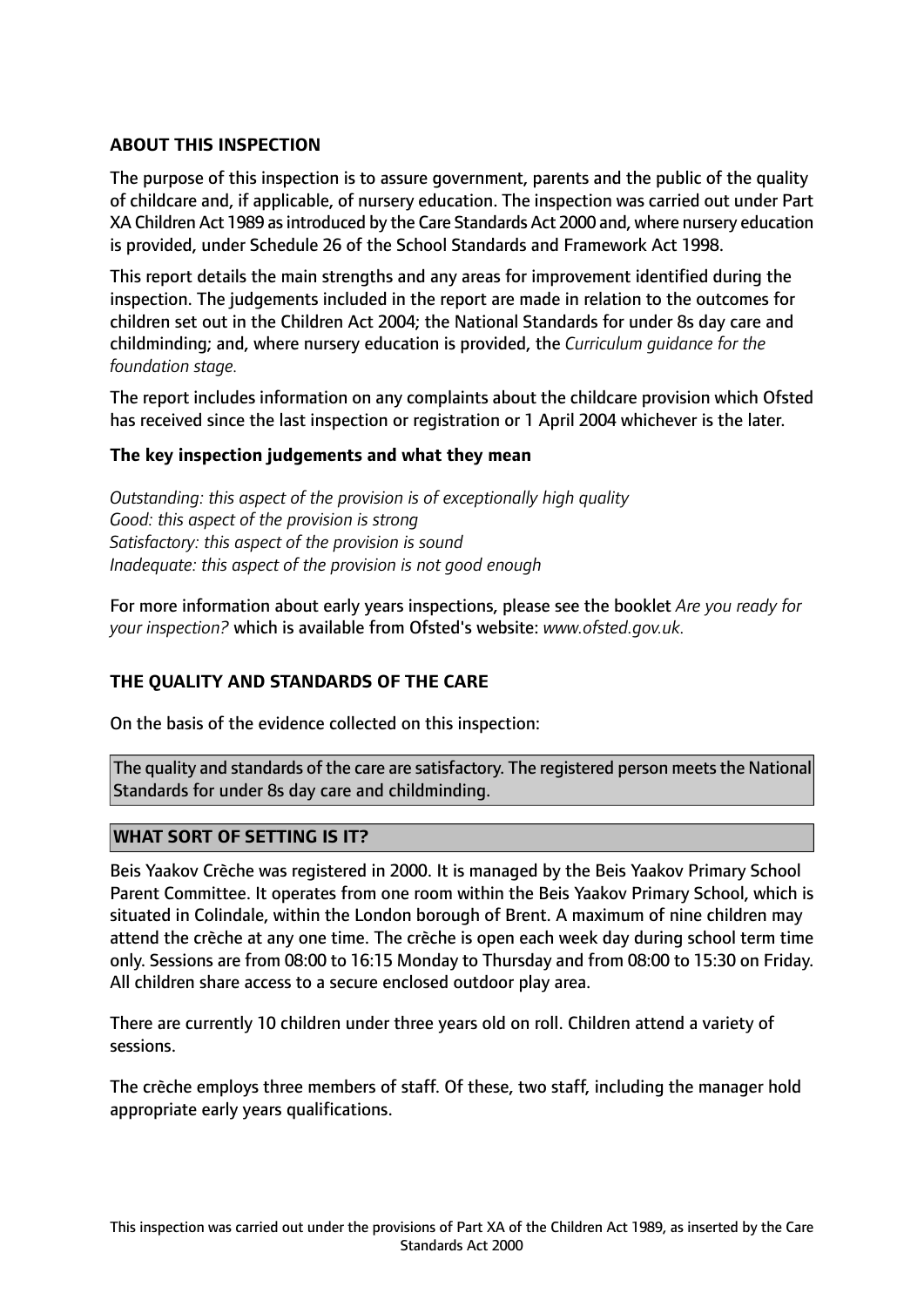# **THE EFFECTIVENESS OF THE PROVISION**

# **Helping children to be healthy**

The provision is satisfactory.

Children's health is generally well promoted. They benefit from the clean hygienic environment that is provided for them. They are protected from the spread of infection as sick children are discouraged from attending and those who become ill during the day are comforted until their parent collects them. Children's health is further promoted as the staff follow clear procedures regarding the administration of medication. Nappy changing routines are clean and hygienic and the children learn about the importance of good personal hygiene as they are invited to wipe their hands after their nappy has been changed. They further their understanding of good hygiene as they are encouraged to wash their hands before eating their snack, although the arrangement of sharing the same bowl of water to wash in is less hygienic.

Children learn to make healthy choices about the food they eat as they choose from the variety of fresh fruits served to them as a mid morning snack. Children are offered a healthy lunch as the policy for healthy eating is consistently applied by the staff and respected and adhered to by the parents who supply their children's food. Children's dietary requirements are considered and they are able to help themselves to their own drink throughout the day.

Children are offered daily opportunities to play outside in the playground. Staff acknowledge how important it is for the children's well being to be able to enjoy fresh air and exercise. While outside the children learn to manoeuvre buggies, control balls and ride push along trucks. Opportunities for the children to further develop their large physical skills continue indoors as they enjoy activities such as movement to music and dancing.

## **Protecting children from harm or neglect and helping them stay safe**

The provision is satisfactory.

Children are well cared for in the safe and secure premises. On site security guards and CCTV closely monitor access to and from the crèche. Children have a firm sense of belonging and are greeted warmly by staff. They part happily from their parents. The child centred environment enhances children's safety as staff take appropriate action to minimise the potential hazards, such as knocking before entering the room to prevent causing an accident to the children who may be playing close by. However it is unclear if staff hold a current first aid qualification.

Children feel at ease as they independently access a range of appropriate equipment. Their security is further enhanced as they have easy access to their own familiar objects. For example children help themselves to their own dummies and comfort blankets whenever they need to. Furniture is safe and well maintained and appropriate to meeting the varying needs of such young children. For instance children eat their food while sitting in either a high chair, a baby bounce chair or at a child height table and chair according to their own age and stage of development.

Children's safety is given good priority as the staff hold sound knowledge of appropriate child protection procedures. They know that children's safety is paramount and are able to act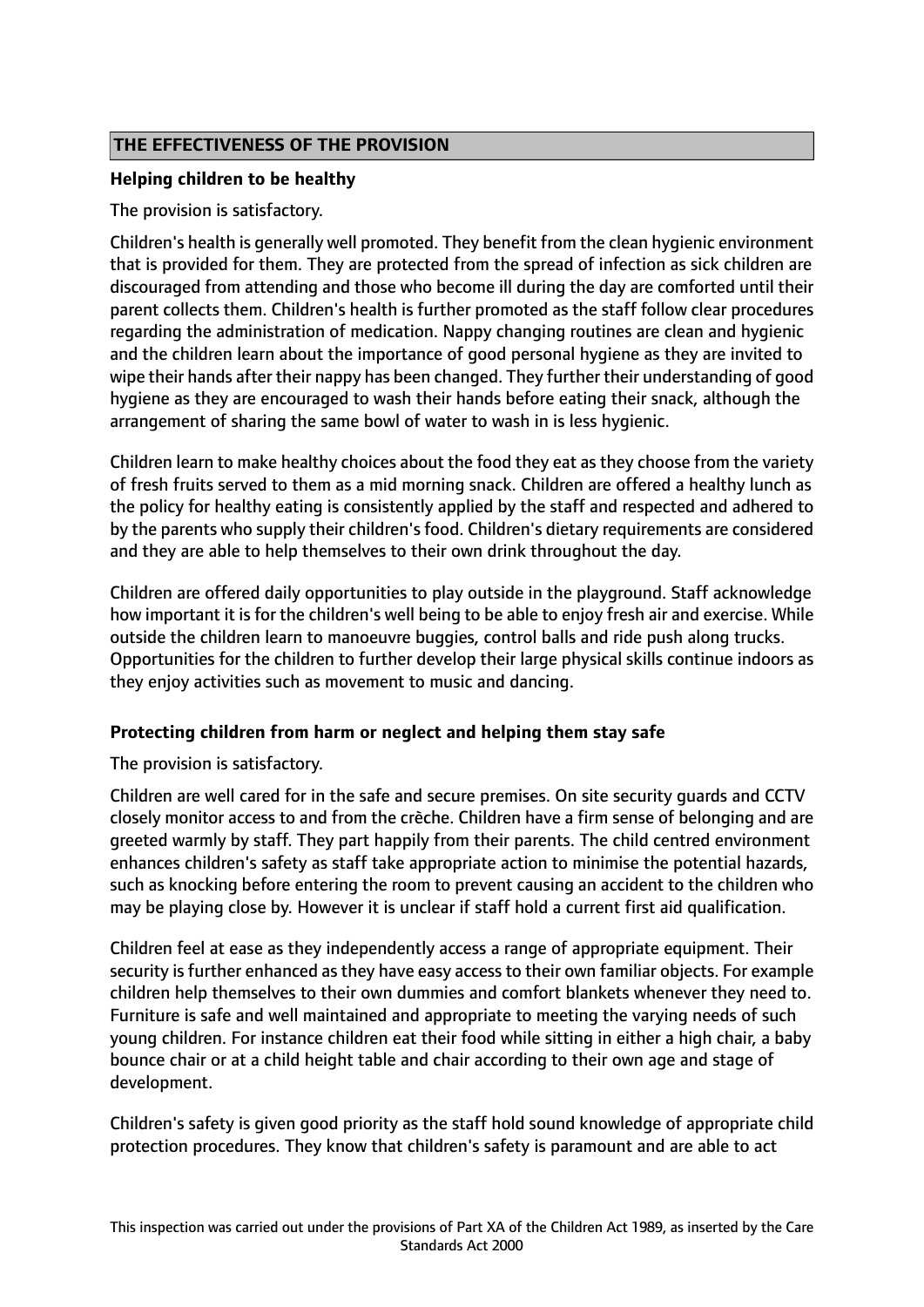accordingly should they become concerned about a child in their care. Staff recruitment procedures ensure that adults are vetted accordingly and all visitors are monitored while on the premises.

## **Helping children achieve well and enjoy what they do**

# The provision is satisfactory.

Children enjoy their time spent at the crèche. They are developing a strong sense of belonging as they can initiate their own routine. For example, children indicate when they need to rest, they pull out a floor cushion and take their comfort blanket from the shelf and settle down to nap. They are secure confident individuals who have developed positive relationships with the staff who are attentive and caring.

Staff are developing their understanding of the Birth to three matters framework. They plan for children's needs and provide a reasonable range of activities which engage and sustain children's interest, although the activities and resources available at any one time do not cover sufficient depth or variety. The play materials are predominantly plastic, so children do not have sufficient opportunities to explore natural materials which limits the sensory experiences. Children benefit greatly from the good amounts of time that staff spend playing with the children, this consequently extends their learning. A spontaneous ball game turned into a good opportunity for children to develop and extend their throwing and catching skills. The adults take the lead from the children's interest and extended the children's learning in taking turns and sharing while they developed their co-ordination and physical skills.

Children are confident communicators who wave and say "bye, bye" to their peers as they leave the setting. Their use of language is developing further as adults appropriately question their learning, "can you find the next piece of puzzle?" or "who is that in your picture?" Children make good use of books as they are able to help themselves to the book case. They look at the pictures for themselves and like sitting comfortably with adults who enjoy reading to them.

# **Helping children make a positive contribution**

The provision is satisfactory.

Children are valued asindividuals. Staff know them well and routines centre around the children's individuality. They eat and sleep according to routines that suit them best as agreed with their parents. They are developing a strong sense of personal identity as they enjoy looking at the photographs of themselves and their friends at the crèche. They are learning about their own culture and acknowledge those of others.

There is a good sense of fun within the setting and staff are kind and gently spoken, as a result children are very well behaved. They play well alongside their peers and staff gently support children to learn the difference between right and wrong on the odd occasion where their self control breaks down. Children respond to the praise that they receive. Their self esteem is strengthened as the staff praise their efforts. As children prepare to go out to play they endeavour to put on their own shoes: "well done, you did that all by yourself" they are encouraged by the staff. Children beam with pride at their achievements.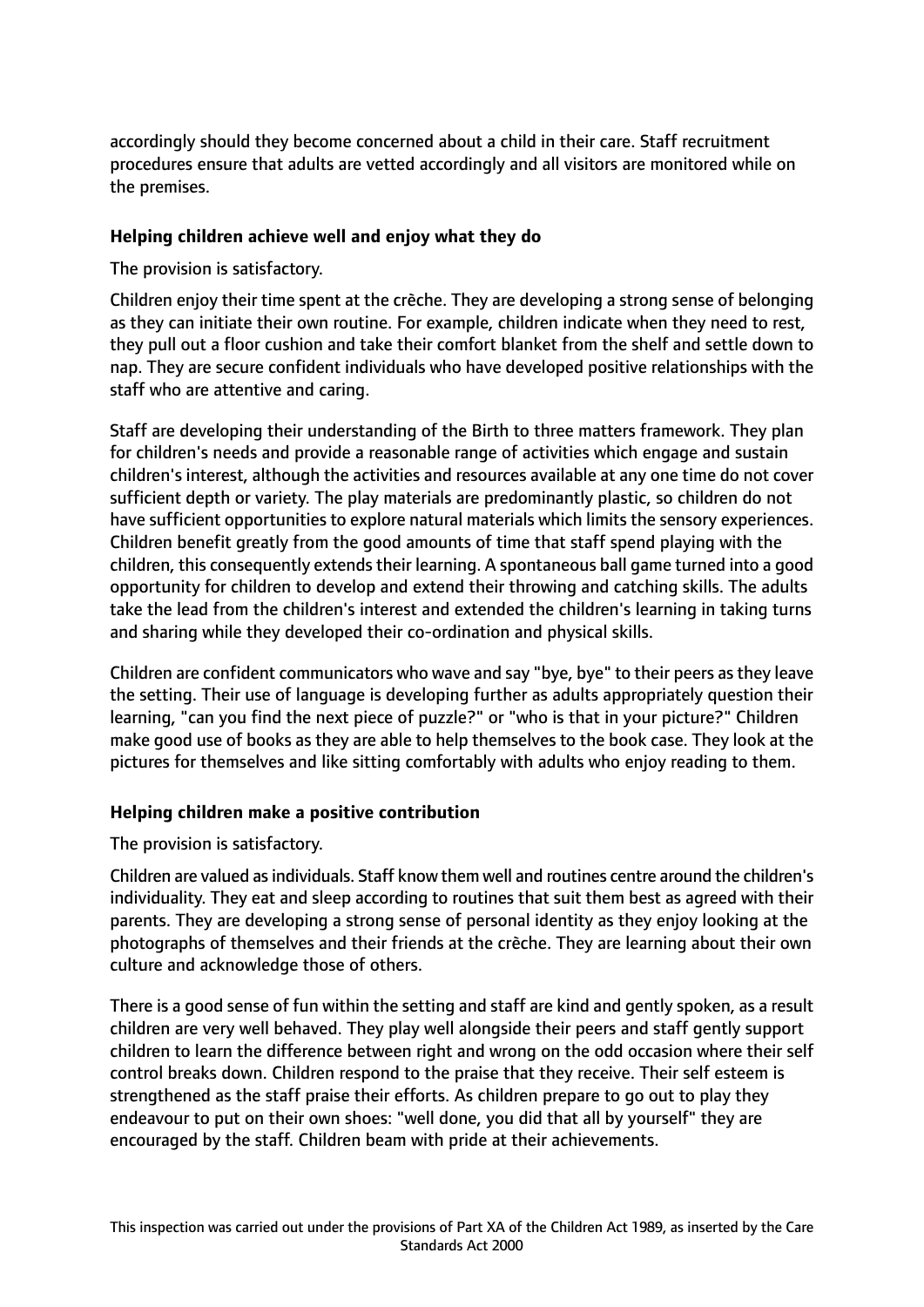Children benefit from the positive relationships that the staff share with their parents. Their continuity of care is effectively supported by the daily diary which keeps staff up to date with information regarding the children's needs. Parents speak highly of the satisfaction that they feel towards the service they receive, often writing their praise in the form of "thank you" cards. Parents are offered sufficient written information regarding the crèche and news letter also serves in keeping them up to date.

# **Organisation**

The organisation is satisfactory.

Children are comfortable within the organisation of the daily routines. Staff are committed to their role and work well together as a team, providing the children with continuity of care. Staff are effectively deployed and ratios are maintained. Staff are planning to attend additional child care training. Children will benefit from staff's improved knowledge.

The children's records are appropriately collated and easily accessible. Most of the policies and procedures meet the requirements. However, they are not so well collated and staff are unsure of where to find them. The complaints procedure is out of date.

The setting meets the needs of the range of children for whom it provides.

#### **Improvements since the last inspection**

At the last inspection the provider agreed to improve the procedure for vetting staff and for conducting risk assessments. The provider also agreed to enable children to have independent access to resources. Significant improvement have been made in all three areas. Staff vetting procedure is more effective, risk assessment more robust and children have independent access to some of the play material. As a result the outcomes for children have improved.

## **Complaints since the last inspection**

Since April 2004, Ofsted received two complaints relating to National Standard 1: Suitable Person, 7: Health and 13: Child Protection. The first involved allegation of poor hygiene practices and the second involved allegations made about the actions of a member of staff at the crèche in July 2005. In the first instance the provider responded by submitting an action plan outlining how standards of hygiene would be improved. The second concluded that the provider did not following the correct child protection procedures. Consequently Ofsted served the provider with a compliance notice and the provider subsequently made appropriate improvements. Ofsted was satisfied that by taking these steps the provider met the National Standards and remained qualified for registration at the time the investigation was closed.

The provider is required to keep a record of complaints made by parents, which they can see on request. The complaints record may contain complaints other than those made to Ofsted.